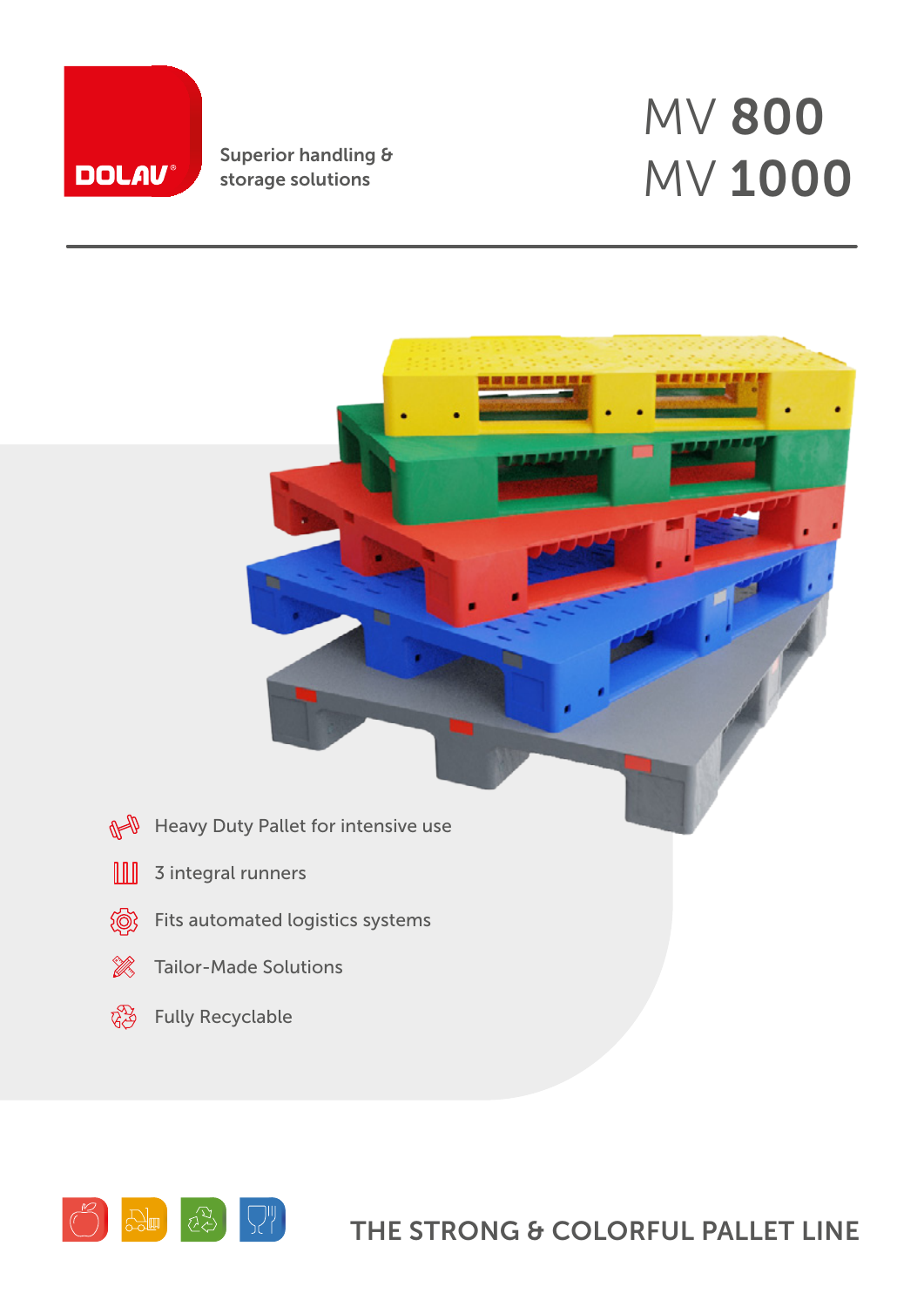#### DOLAV MV Pallets

There are so many pallets on the market and at the first sight, it might be hard to distinguish the difference.

The MV series is a line of pallets produced with the well-recognized DOLAV quality. Due to their great strength, these pallets are ideal for intensive logistics use, heavy load storage and can easily withstand repeated abuse in handling during transit. DOLAV MV series pallets are the first choice of industries looking for handling solutions for different needs and applications.

Due to the wide range of options, every customer can create the right pallet to suit their specific needs...



Heavy duty reinforced pallets for racking systems.

This sturdy pallet is designed for heavy-duty use with reinforcements to suit up to 2000 KG, in RACKING systems.

| <b>SIZE</b>                                   | 800                                               |                                             |               | 1000                       |  |  |  |
|-----------------------------------------------|---------------------------------------------------|---------------------------------------------|---------------|----------------------------|--|--|--|
| <b>STRUCTURE</b>                              | Solid                                             |                                             |               | Perforated                 |  |  |  |
| <b>STRENGTH</b>                               | Reinforced                                        |                                             |               | Standard                   |  |  |  |
| <b>BARCODE</b>                                | <b>RFID</b>                                       |                                             |               | RFID-IML                   |  |  |  |
| <b>OUTER RIM</b>                              | With                                              |                                             |               | Without                    |  |  |  |
| <b>FOOT PLUGS</b>                             | With                                              |                                             |               | Without                    |  |  |  |
| <b>MATERIAL</b>                               | <b>HDPE</b>                                       | PP                                          |               | Recycled material          |  |  |  |
| <b>COLOR</b>                                  |                                                   |                                             |               |                            |  |  |  |
| Pick any color<br>to be fully<br>personalized | <b>Dark</b><br><b>Brown</b><br>102<br>grey<br>104 | <b>Blue</b><br><b>Blue UM</b><br>100<br>135 | Yellow<br>101 | Green<br>Red<br>138<br>108 |  |  |  |



With steel reinforcements this pallet is also ideal for use in high-bay warehouses.





The company name, logo and sequential numbering can be hot stamped onto the Dolav for easy identification.

#### Logo options

#### Main features

#### Reinforced Version



#### Customize Your Pallet

#### And make it perfect for your specific needs.